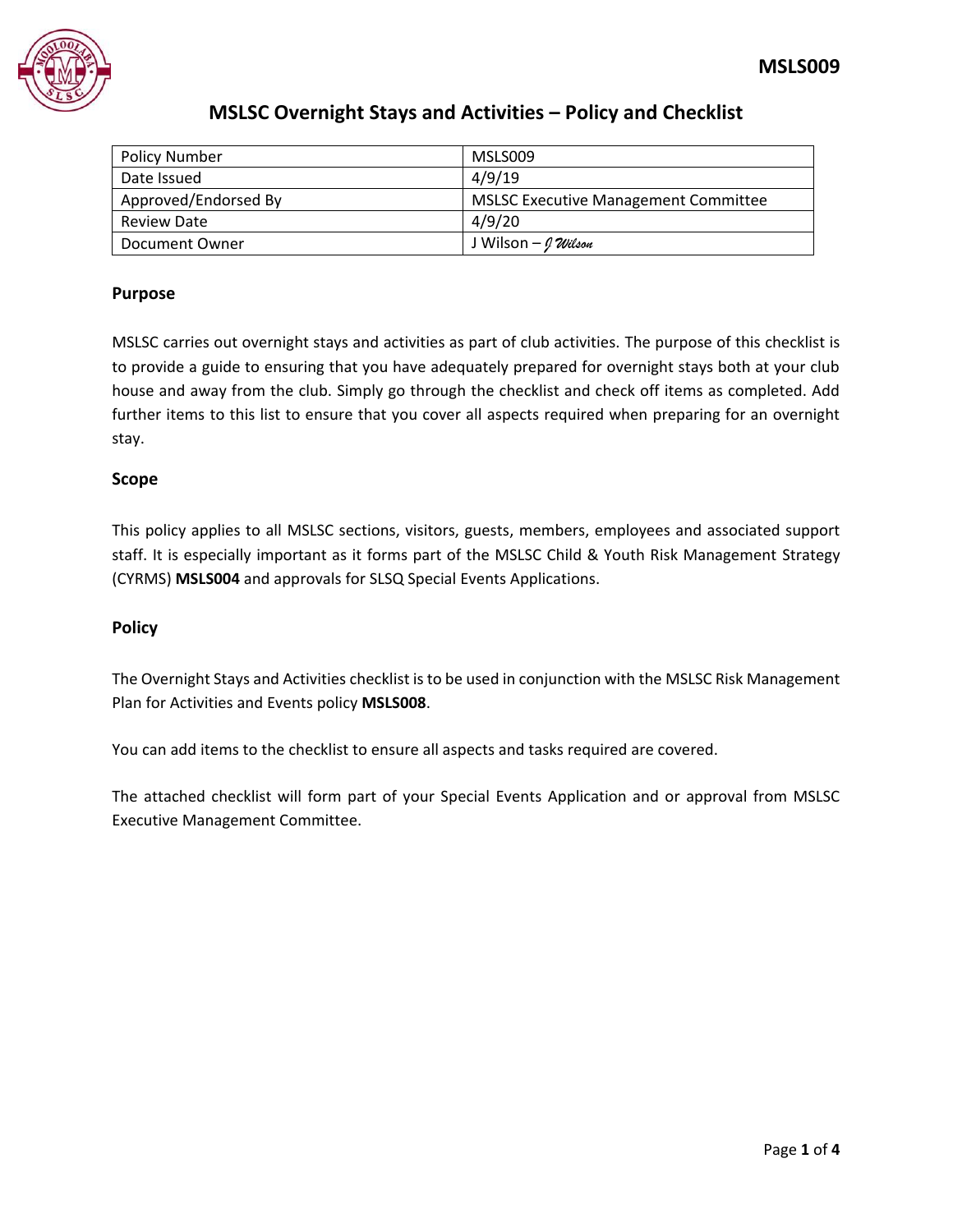

| Event or Activity - |  |  |
|---------------------|--|--|
|                     |  |  |

| Coordinator- |  |
|--------------|--|
|              |  |

#### **Responsibilities**

- $\Box$  Have you completed a risk assessment of the intended program activities? Use the Club Risk Management Plan for Activities and Events.
- $\Box$  Have you screened all leaders and chaperones to evaluate their suitability for working with children and youth? Do all hold the relevant and valid blue card or exemption notice?
- $\Box$  Do you have parental consent forms for all participants?
- $\Box$  Do you have indemnity/ photo approval forms signed by parents/guardians before undertaking overnight stays or activities?
- $\Box$  Have you conducted an induction with all parties involved in the activity?
- $\Box$  Have you given parents/ guardians all relevant information regarding the overnight stay/ activity and do they have emergency contacts for event organiser/s?
- $\Box$  Have you given a copy of codes of conduct to all involved?
- $\Box$  Have you confirmed appropriate insurance cover for the venue and activities?

#### **Environment**

- $\Box$  Have you properly inspected a venue for potential hazards?
- □ Have you communicated any mitigation strategies to avoid hazards and/ or areas to monitor to all leaders and chaperones?
- $\Box$  Are the facilities you are using appropriate for young people?
- $\Box$  Do you have adequate sleeping arrangements whereby, leaders and chaperones are separated from participants - yet still in earshot in case needed in an emergency?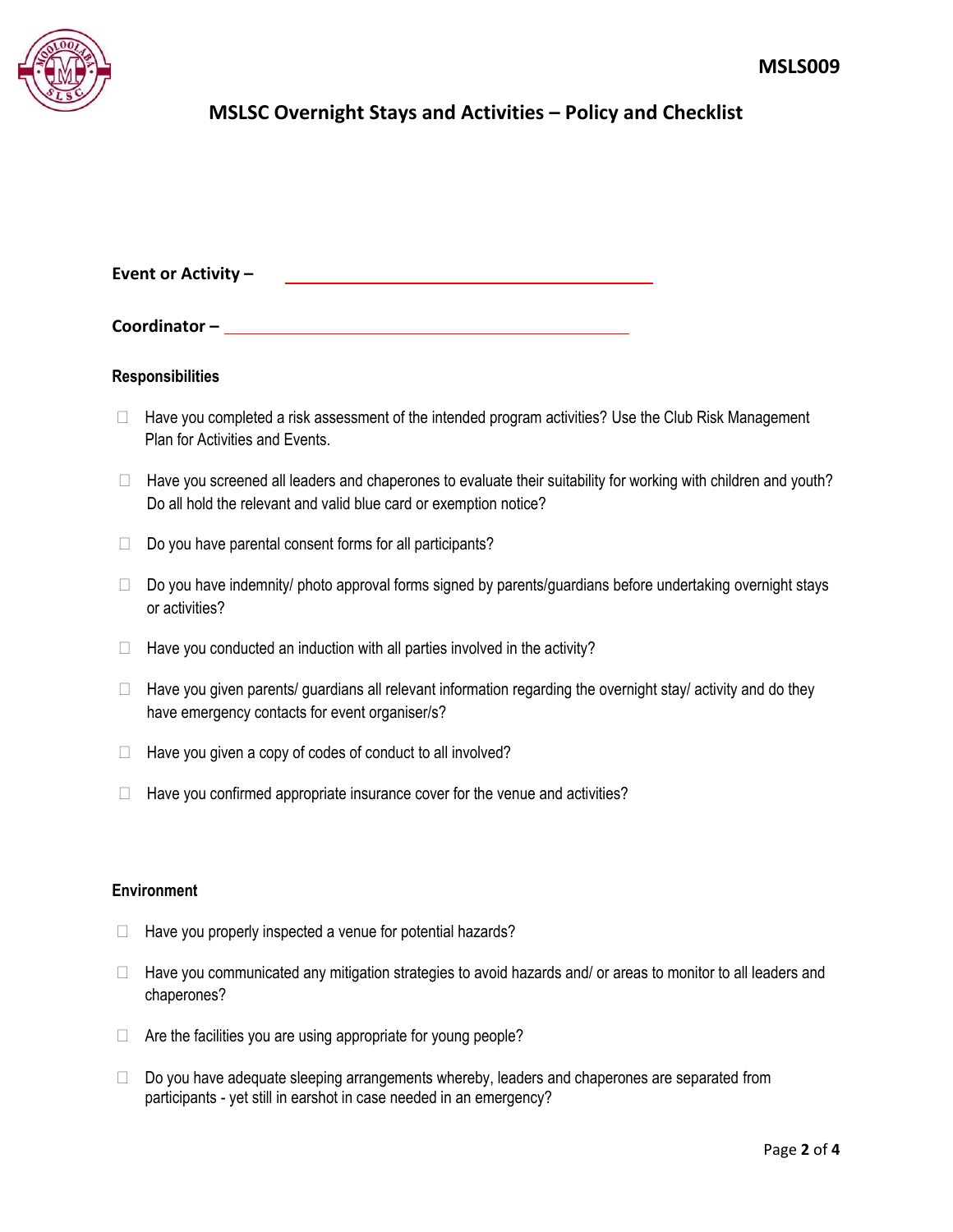

#### **Health & Safety**

- $\Box$  Is there a regularly stocked and maintained first-aid kit at all activities?
- $\Box$  Is someone qualified in first-aid at all activities? Does everyone know who that person is?
- $\Box$  Do you have emergency contact numbers for doctors, ambulance and services such as poisons information?
- $\Box$  Is a list of those numbers clearly posted where staff and volunteers can see it? Do they know it's there?
- $\Box$  Do you have medical details, including past medical complaints and any allergies to medicines, and contact details for all participants, volunteers, and staff in case of emergency?
- $\Box$  Do you know if any children suffer from food allergies and allergies to anything else (e.g.: bee stings)?
- $\Box$  Do you have a process in place in case a child suffers an adverse reaction?
- $\Box$  Do you cater for children with allergies to common foods, such as sugar and milk?
- $\Box$  Do you comply with relevant food handling regulations?
- $\Box$  Do leaders and children wash their hands when they arrive at your premises, before and after using toilet facilities, before and after handling food and at other times such as when using first-aid equipment?

#### **Policies**

- $\Box$  Do you have enough staff or leaders for the number of young people involved? Always have more than one.
- $\Box$  If girls are involved in your activities do you have female leaders? Refer to MS02 SLSQ Chaperoning & Supervision of Minors Policy.
- $\Box$  Do you have rules about the use of alcohol and drugs by young people? Are they enforced?
- $\Box$  Do you have rules preventing unsuitable items being taken to camps?
- $\Box$  Do you have rules about who can drive to activities (including enforcing an anti-drink driving message)?
- $\Box$  Do you have a curfew for campers at night? Is it enforced?
- $\Box$  Are young people supervised during activities and at other times?
- $\Box$  Do you have a policy for dealing with blood spills?
- $\Box$  Are lines of communication kept open for young people to discuss problems with leaders or your chaperones?